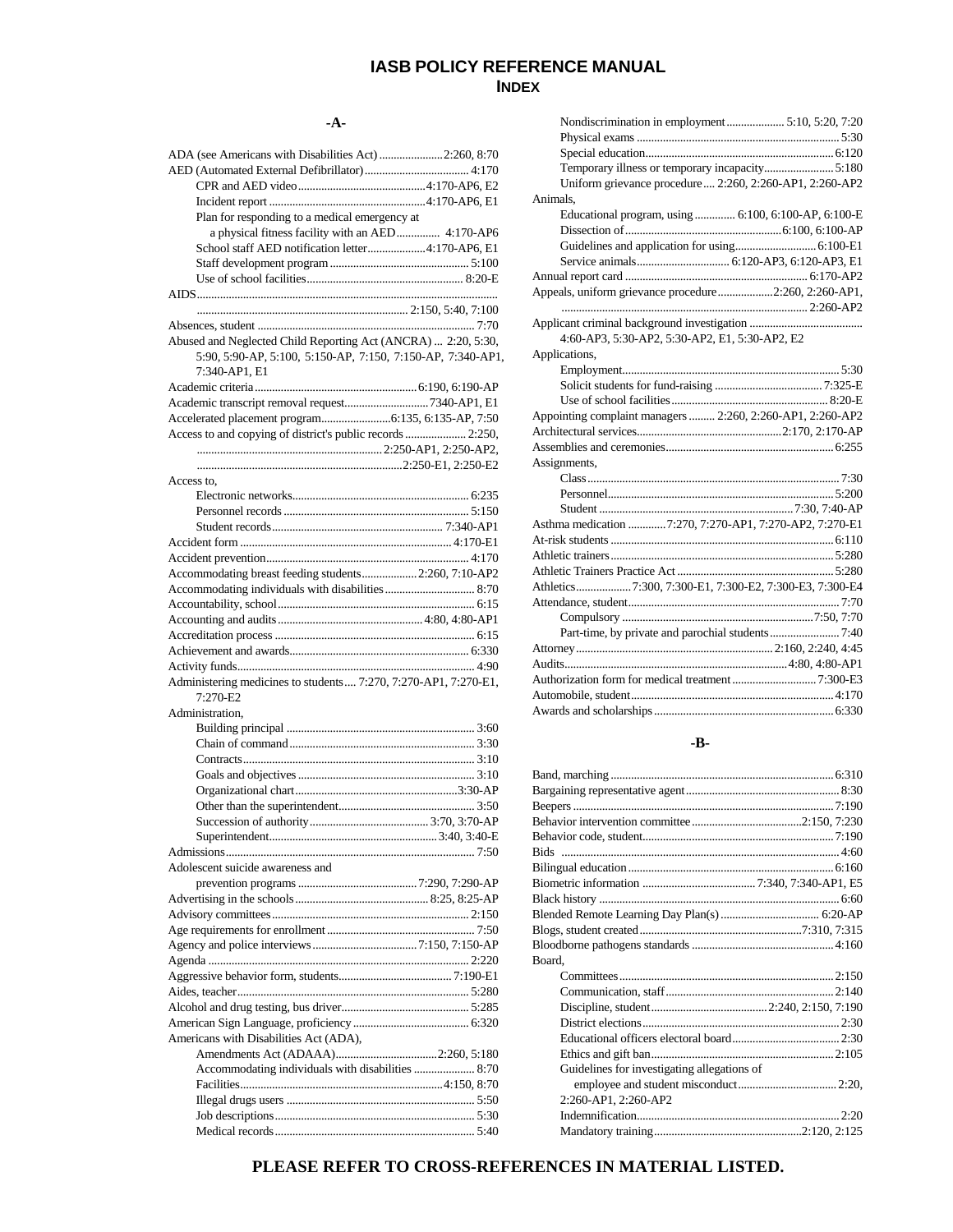| Secretary  2:30, 2:110, 2:220, 2:220-E1, 2:220-E2,           |  |
|--------------------------------------------------------------|--|
|                                                              |  |
|                                                              |  |
|                                                              |  |
| Semi-annual review of closed meeting minutes  2:220-E5       |  |
|                                                              |  |
|                                                              |  |
| Board attorney, request for proposal (RFP) checklist 2:160-E |  |
| Board meetings.                                              |  |
|                                                              |  |
|                                                              |  |
|                                                              |  |
|                                                              |  |
|                                                              |  |
|                                                              |  |
| Closed meeting 2:200, 2:220, 2:200-AP, 2:220-E1,             |  |
| 2:220-E2,2:220-E3, 2:220-E5, 2:220-E6,                       |  |
|                                                              |  |
|                                                              |  |
| Closed meeting minutes2:220-E1, 2:220-E3,                    |  |
|                                                              |  |
| Log of closed meeting minutes2:220-E5, 2:220-E6              |  |
|                                                              |  |
| Motion to adjourn to closed meeting 2:220, 2:220-E2,         |  |
|                                                              |  |
|                                                              |  |
|                                                              |  |
|                                                              |  |
| Open Meetings Act (OMA)2:10, 2:70, 2:110, 2:120,             |  |
|                                                              |  |
| 2:220-E2, 2:220-E3, 2:220-E4, 2:220-E9 2:230, 7:190-AP3      |  |
| Posting on district's website2:200, 2:200-AP, 2:220          |  |
|                                                              |  |
|                                                              |  |
|                                                              |  |
|                                                              |  |
| Recording of closed meetings, verbatim2:220, 2:220-E1        |  |
| Report following semi-annual review 2:220-E5                 |  |
|                                                              |  |
|                                                              |  |
|                                                              |  |
|                                                              |  |
|                                                              |  |
| Verbatim recording requirement 2:220, 2:220-E1               |  |
|                                                              |  |
| Board member,                                                |  |
|                                                              |  |
|                                                              |  |
|                                                              |  |
|                                                              |  |
| Compensation and expenses 2:125, 2:125-E1, 2:125-E2          |  |
|                                                              |  |
|                                                              |  |
|                                                              |  |
|                                                              |  |
|                                                              |  |
|                                                              |  |
|                                                              |  |
|                                                              |  |
| Guidance for communications, including email 2:140-E         |  |
|                                                              |  |
|                                                              |  |
|                                                              |  |
|                                                              |  |
|                                                              |  |

| Resolution to regulate expense reimbursements 2:125-E3    |  |
|-----------------------------------------------------------|--|
|                                                           |  |
|                                                           |  |
|                                                           |  |
|                                                           |  |
|                                                           |  |
|                                                           |  |
|                                                           |  |
|                                                           |  |
|                                                           |  |
|                                                           |  |
|                                                           |  |
|                                                           |  |
|                                                           |  |
|                                                           |  |
|                                                           |  |
|                                                           |  |
|                                                           |  |
|                                                           |  |
|                                                           |  |
|                                                           |  |
|                                                           |  |
|                                                           |  |
| Access to and copying of public records  2:250-AP1        |  |
|                                                           |  |
|                                                           |  |
| Guidance for board member communication  2:140-E          |  |
| Protocols for record preservation and retention 2:250-AP2 |  |
| Records maintenance requirements and FAQs 2:220-E8        |  |
| Verbatim recording requirement 2:220, 2:220-E1            |  |
|                                                           |  |
| Board relationships                                       |  |
|                                                           |  |
|                                                           |  |
|                                                           |  |
| Guidance for communications, including email 2:140-E      |  |
|                                                           |  |
|                                                           |  |
|                                                           |  |
|                                                           |  |
|                                                           |  |
|                                                           |  |
|                                                           |  |
|                                                           |  |
| Bring your own technology (BYOT) program 6:220,           |  |
|                                                           |  |
|                                                           |  |
|                                                           |  |
|                                                           |  |
|                                                           |  |
|                                                           |  |
| 7:180-AP1, E3, 7:180-AP1, E4, 7:180-AP1, E5,              |  |
|                                                           |  |
| Bus,                                                      |  |
|                                                           |  |
|                                                           |  |
|                                                           |  |
|                                                           |  |
|                                                           |  |
|                                                           |  |
|                                                           |  |
|                                                           |  |
|                                                           |  |
|                                                           |  |
|                                                           |  |
|                                                           |  |

# **-C-**

| Cannabis. |  |
|-----------|--|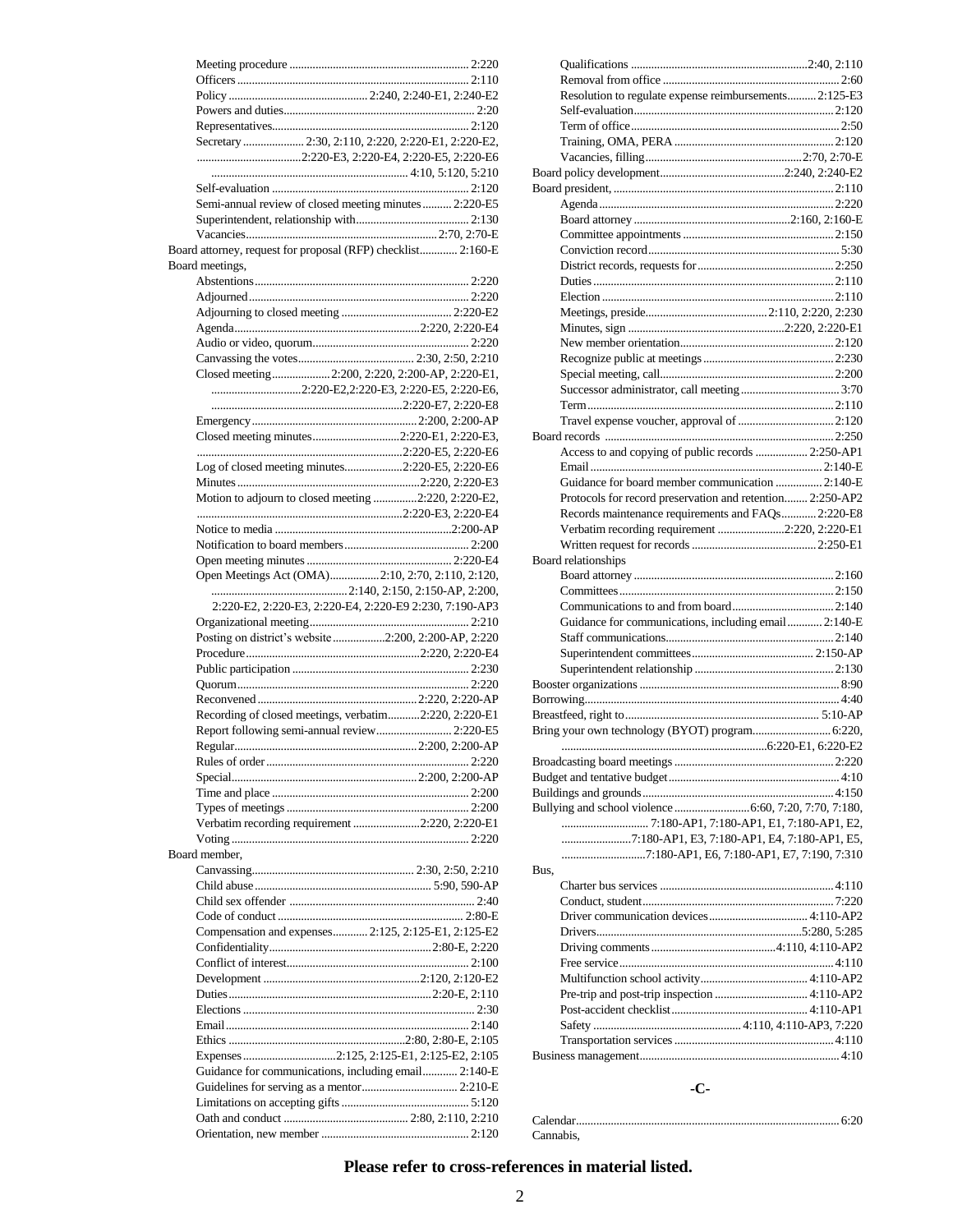| Medical Cannabis Act 5:10, 5:50, 5:120-AP1, 8:30                   |
|--------------------------------------------------------------------|
| School Medication Authorization Form  7:270-E2                     |
|                                                                    |
|                                                                    |
|                                                                    |
|                                                                    |
|                                                                    |
|                                                                    |
|                                                                    |
|                                                                    |
|                                                                    |
|                                                                    |
| Child Nutrition and WIC Reauthorization Act of 2004                |
| Child sex offender.                                                |
| Adam Walsh Child Protection and Safety Act 5:260                   |
|                                                                    |
| Letter to parent regarding visit to school  8:30-E1                |
| Murderer and Violent Offender Against Youth                        |
|                                                                    |
| Offender community notification laws  4:175, 4:175-AP1             |
|                                                                    |
| Request for permission to visit school property  8:30-E2           |
| Statewide sex offender database  5:30, 5:30-AP2                    |
|                                                                    |
| Children's Internet Protection Act (CIPA)6:220, 6:220-E1, 6:220-E2 |
|                                                                    |
|                                                                    |
| Children's Mental Health Partnership and Plan 7:250-AP2            |
| Children's Online Privacy Protection Act (COPPA) 6:220,            |
|                                                                    |
|                                                                    |
|                                                                    |
| Closed Meeting,                                                    |
|                                                                    |
|                                                                    |
|                                                                    |
|                                                                    |
|                                                                    |
|                                                                    |
|                                                                    |
|                                                                    |
|                                                                    |
|                                                                    |
|                                                                    |
| Concussion Oversight Team 5:100, 2:150-AP                          |
|                                                                    |
| Communicable and chronic                                           |
| infectious disease  5:40, 5:40-AP, 7:280, 7:280-AP                 |
|                                                                    |
| Communication.                                                     |
|                                                                    |
|                                                                    |
|                                                                    |
|                                                                    |
|                                                                    |
|                                                                    |
| Community resource persons, volunteers 6:250, 6:250-AP,            |
|                                                                    |
| Compassionate Use of Medical Cannabis Pilot                        |
| Program (Medical Cannabis Act)5:50, 5:120-AP1, 8:30                |
|                                                                    |
|                                                                    |
| Complaint managers 2:260, 2:260-AP1, 2:260-AP2,                    |

| Concussions and head injuries  7:300-E1, 7:305, 7:305-AP            |  |
|---------------------------------------------------------------------|--|
| Conduct code for participants in extracurricular activities  7:240, |  |
|                                                                     |  |
|                                                                     |  |
|                                                                     |  |
| Conflict of interest,                                               |  |
|                                                                     |  |
|                                                                     |  |
|                                                                     |  |
|                                                                     |  |
|                                                                     |  |
|                                                                     |  |
| Consent to use photograph/video tape of student 7:340-AP1, E2       |  |
|                                                                     |  |
|                                                                     |  |
| Contracts,                                                          |  |
|                                                                     |  |
|                                                                     |  |
|                                                                     |  |
| Purchases  2:20, 4:60, 4:60-AP1, 4:60-AP2, 4:60-AP3                 |  |
| Third party non-instructional  4:60, 4:60-AP2                       |  |
|                                                                     |  |
|                                                                     |  |
|                                                                     |  |
|                                                                     |  |
|                                                                     |  |
|                                                                     |  |
|                                                                     |  |
|                                                                     |  |
| Counseling6:100-AP, 6:270, 7:20-AP, 7:150, 7:190-AP-3,              |  |
| 7:190-E3, 7:250                                                     |  |
|                                                                     |  |
|                                                                     |  |
|                                                                     |  |
|                                                                     |  |
| Credit and procurement cards 4:55, 4:55-AP, 4:55-E, 4:60            |  |
| Credit for:                                                         |  |
| Alternative courses, programs, course substitutions  6:310          |  |
|                                                                     |  |
|                                                                     |  |
| Criminal background investigation4:60-AP3, 4:175, 4:175-AP1,        |  |
| 5:30, 5:30-AP2, 5:30-AP2, E1, 5:30-AP2, E2, 5:260                   |  |
|                                                                     |  |
|                                                                     |  |
| Curriculum,                                                         |  |
|                                                                     |  |
| Content 6:60, 6:60-AP, 6:60-AP, E1, 6:60-AP, E2                     |  |
|                                                                     |  |
|                                                                     |  |
|                                                                     |  |
|                                                                     |  |
|                                                                     |  |
|                                                                     |  |

## **-D-**

| Defibrillator (See AED)                           |  |
|---------------------------------------------------|--|
|                                                   |  |
|                                                   |  |
|                                                   |  |
| Department of Children and Family Services (DCFS) |  |
|                                                   |  |
|                                                   |  |
|                                                   |  |
|                                                   |  |
|                                                   |  |
|                                                   |  |

Complaints about curriculum, instructional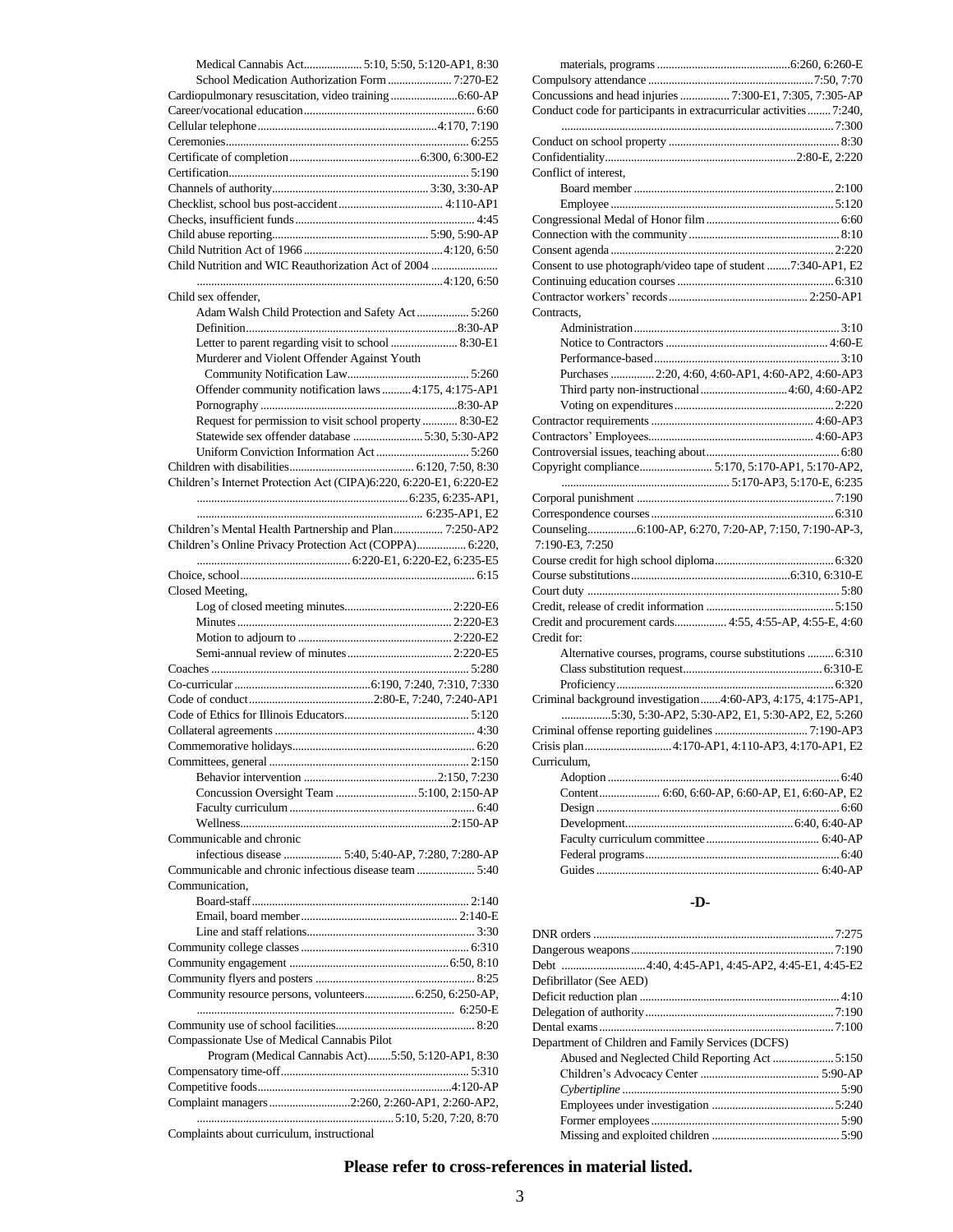|           | Staff termination and suspensions, 5:240, 5:290                      |  |
|-----------|----------------------------------------------------------------------|--|
| Diabetes. |                                                                      |  |
|           |                                                                      |  |
|           |                                                                      |  |
|           | Digital Millennium Copyright Act (DMCA)  5:170, 5:170-AP4            |  |
|           |                                                                      |  |
|           |                                                                      |  |
|           | Disabilities,                                                        |  |
|           |                                                                      |  |
|           |                                                                      |  |
|           |                                                                      |  |
|           | Equal employment opportunity                                         |  |
|           |                                                                      |  |
|           |                                                                      |  |
|           |                                                                      |  |
|           |                                                                      |  |
|           |                                                                      |  |
|           |                                                                      |  |
|           |                                                                      |  |
|           |                                                                      |  |
|           |                                                                      |  |
|           |                                                                      |  |
|           |                                                                      |  |
|           | Uniform grievance procedure2:260, 2:260-AP1, 2:260-AP2               |  |
|           | Discipline, student (see Student Behavior)                           |  |
|           | Discrimination prohibited,                                           |  |
|           |                                                                      |  |
|           |                                                                      |  |
|           |                                                                      |  |
|           |                                                                      |  |
|           |                                                                      |  |
|           |                                                                      |  |
|           |                                                                      |  |
|           |                                                                      |  |
|           |                                                                      |  |
|           | Uniform grievance procedure2:260, 2:260-AP1, 2:260-AP2               |  |
|           | Display and distribution of                                          |  |
|           |                                                                      |  |
|           | Non-school sponsored written material 7:310, 7:310-AP,               |  |
|           |                                                                      |  |
|           |                                                                      |  |
| District. |                                                                      |  |
|           | Agreements, with organizations, operations, cooperatives. 1:20       |  |
|           |                                                                      |  |
|           |                                                                      |  |
|           |                                                                      |  |
|           |                                                                      |  |
|           |                                                                      |  |
|           |                                                                      |  |
|           | Safety coordinator and safety team  4:170-AP1                        |  |
|           |                                                                      |  |
|           |                                                                      |  |
|           |                                                                      |  |
|           |                                                                      |  |
|           | Drug- and alcohol-free workplace; e-cigarette, tobacco, and Cannabis |  |
|           |                                                                      |  |
|           | Drug and alcohol testing,                                            |  |
|           | Extracurricular 7:240, 7:240-AP2, 7:240-AP2, E1, 7:300               |  |
|           | Performance enhancement drug testing7:240, 7:300                     |  |
|           |                                                                      |  |
|           |                                                                      |  |
|           |                                                                      |  |

| Education, homeless children 4:110, 6:140, 6:140-AP, 7:60                                              |
|--------------------------------------------------------------------------------------------------------|
| Educational Opportunity for Military Children Act                                                      |
|                                                                                                        |
| <b>Educational Support Personnel,</b>                                                                  |
|                                                                                                        |
|                                                                                                        |
|                                                                                                        |
| Drug and alcohol testing for school bus and                                                            |
| commercial vehicle drivers 5:285, 5:285-AP                                                             |
|                                                                                                        |
|                                                                                                        |
|                                                                                                        |
|                                                                                                        |
|                                                                                                        |
|                                                                                                        |
|                                                                                                        |
|                                                                                                        |
| Sick days, vacation, holidays, and leaves  5:330                                                       |
|                                                                                                        |
|                                                                                                        |
|                                                                                                        |
| Electronic networks                                                                                    |
|                                                                                                        |
|                                                                                                        |
|                                                                                                        |
|                                                                                                        |
|                                                                                                        |
|                                                                                                        |
|                                                                                                        |
|                                                                                                        |
| Email, 6:235, 6:235-AP1, 6:235-AP1, E1, 6:235-AP1, E2                                                  |
| Guidance for board member communications 2:140-E                                                       |
| Responsibilities concerning internal information 5:130                                                 |
| Emergency,                                                                                             |
|                                                                                                        |
|                                                                                                        |
| Emergency Operations Plan, School (School EOP). 4:170-AP1                                              |
| Medical information, special needs students  4:170-E3                                                  |
|                                                                                                        |
|                                                                                                        |
| Employees, (see General Personnel, Professional Personnel, or<br><b>Educational Support Personnel)</b> |
|                                                                                                        |
| Engineering services, procurement of2:170, 2:170-AP                                                    |
|                                                                                                        |
| Enhancing Education Through Technology Act 6:220                                                       |
|                                                                                                        |
| Environmental quality of buildings and grounds  4:160, 4:160-AP                                        |
|                                                                                                        |
| Epilepsy                                                                                               |
|                                                                                                        |
|                                                                                                        |
|                                                                                                        |
| Equal employment opportunity and                                                                       |
|                                                                                                        |
| Erin's Law 4:165, 5:90, 5:100, 5:120, 5:120-AP2, 5:120-AP, E,                                          |
| Ethics,                                                                                                |

Board............................................................. 2:80, 2:80-E, 2:105

**<sup>-</sup>E-**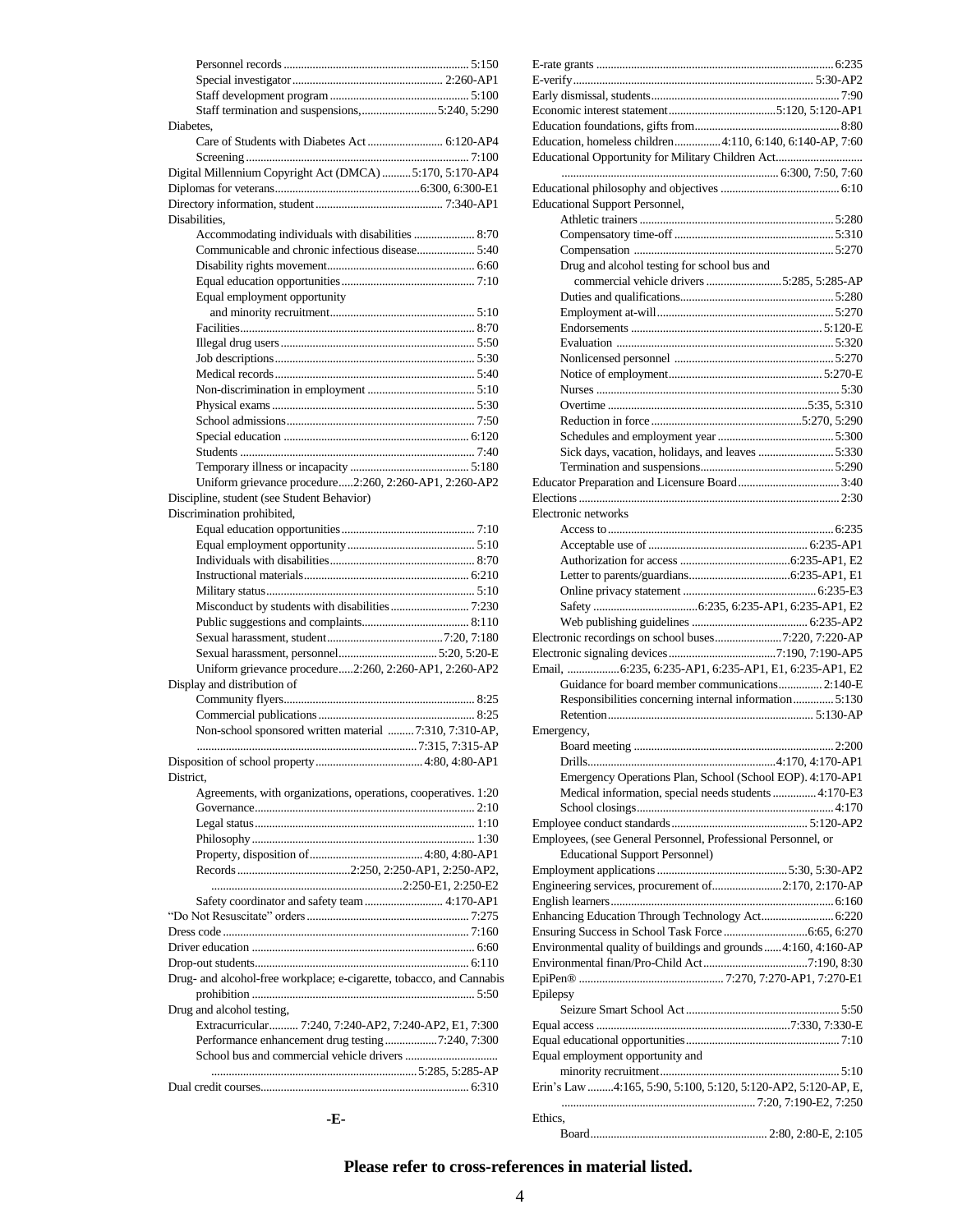| Every Student Succeeds Act (ESSA),                              |  |
|-----------------------------------------------------------------|--|
|                                                                 |  |
|                                                                 |  |
|                                                                 |  |
| Checklist for                                                   |  |
| Development, implementation and maintenance                     |  |
| of parent and family engagement compacts 6:170-AP1              |  |
| Handling intergovernmental agreement requests                   |  |
| Children's Privacy Protection and Parental                      |  |
|                                                                 |  |
|                                                                 |  |
| Duties and qualifications, educational                          |  |
|                                                                 |  |
|                                                                 |  |
|                                                                 |  |
|                                                                 |  |
| FAQ's, military recruiter access to students and                |  |
|                                                                 |  |
| Health examinations, immunizations and exclusion                |  |
|                                                                 |  |
| State Certification/Licensure Requirements  5:190, 5:190-E1,    |  |
|                                                                 |  |
| Letter, military recruiter and postsecondary institutions       |  |
| receiving student directory information 7:340-AP1,E3            |  |
| Letter, teacher who does not meet State certification/licensure |  |
| McKinney-Vento Homeless Assistance Act 2:260, 2:260-AP1,        |  |
| 2:260-AP2, 4:110, 6:140, 6:140-AP, 6:170-AP2,                   |  |
|                                                                 |  |
|                                                                 |  |
|                                                                 |  |
| 7:340-AP1, 7:340-AP1, E1, 7:340-AP1, E3, 7:340-AP1, E4          |  |
| Notice to parents,                                              |  |
|                                                                 |  |
|                                                                 |  |
|                                                                 |  |
| Rights concerning student's school records7:340-AP1, E1         |  |
| When a teacher does not meet State                              |  |
| certification/licensure requirements 5:190-E2,                  |  |
|                                                                 |  |
| 6:170-AP1, E1, 6:170-AP1, E2, 6:170-AP2,                        |  |
| Parent and family engagement compact in Title I program,        |  |
|                                                                 |  |
|                                                                 |  |
| Perpetually dangerous school and choice for                     |  |
| victim of violent crime4:170, 4:170-AP5, 7:30                   |  |
|                                                                 |  |
|                                                                 |  |
|                                                                 |  |
| Safety  4:110-AP3, 4:110-E, 4:170, 4:170-AP1,                   |  |
| 4:170-AP4, 4:170-AP5, 4:170-AP6, 4:170-AP1, E1,                 |  |
|                                                                 |  |
| 4:170-E7,4:175, 4:175-AP1, 7:30, 8:20-E                         |  |
|                                                                 |  |
| School admissions and transfers, non-district schools 7:50      |  |
|                                                                 |  |
| Student,                                                        |  |
| Family privacy rights 7:15, 7:15-E, 7:340-AP1,                  |  |
| 7:340-AP1, E1, 7:340-AP1, E3, 7:340-AP1, E4,                    |  |
|                                                                 |  |
| Health, eye, and dental examinations;                           |  |

| Teacher qualifications, professional personnel 5:190     |
|----------------------------------------------------------|
|                                                          |
|                                                          |
|                                                          |
| 6:170-AP2, 6:170-AP1, E1, 6:170-AP1, E2                  |
|                                                          |
| Uniform grievance procedure 2:260, 2:260-AP1, 2:260-AP2  |
|                                                          |
|                                                          |
|                                                          |
|                                                          |
|                                                          |
|                                                          |
| Expenses,                                                |
|                                                          |
|                                                          |
|                                                          |
| Experiments upon or dissection of animals6:100, 6:100-AP |
|                                                          |
|                                                          |
|                                                          |
|                                                          |
|                                                          |
|                                                          |

### **-F-**

|                             | FLSA 5:10, 5:10-AP, 5:35, 5:35-AP1, 5:35-AP2, 5:35-AP3,  |
|-----------------------------|----------------------------------------------------------|
|                             |                                                          |
|                             |                                                          |
|                             |                                                          |
|                             |                                                          |
|                             |                                                          |
|                             |                                                          |
|                             |                                                          |
|                             |                                                          |
|                             | Fair Labor Standards Act5:35, 5:35-AP1, 5:35-AP2,        |
|                             |                                                          |
|                             |                                                          |
|                             |                                                          |
| Family Education Rights and |                                                          |
|                             | Privacy Act (FERPA)7:340, 7:340-AP1, 7:340-AP1, E1,      |
|                             |                                                          |
|                             |                                                          |
|                             |                                                          |
|                             |                                                          |
| Fees.                       |                                                          |
|                             |                                                          |
|                             |                                                          |
|                             | Record request for commercial purpose 2:250, 2:250-AP1   |
|                             | Resolution to reduce driver education  4:140-E3          |
|                             | Waiver of student  4:140, 4:140-AP, 4:140-E1, 4:140-E2   |
|                             |                                                          |
|                             |                                                          |
|                             |                                                          |
|                             |                                                          |
|                             | Firearm Concealed Carry Act 3:60, 5:120-AP2, 7:190, 8:30 |
|                             |                                                          |
|                             |                                                          |
|                             |                                                          |
|                             |                                                          |
|                             |                                                          |
|                             |                                                          |
|                             |                                                          |
|                             |                                                          |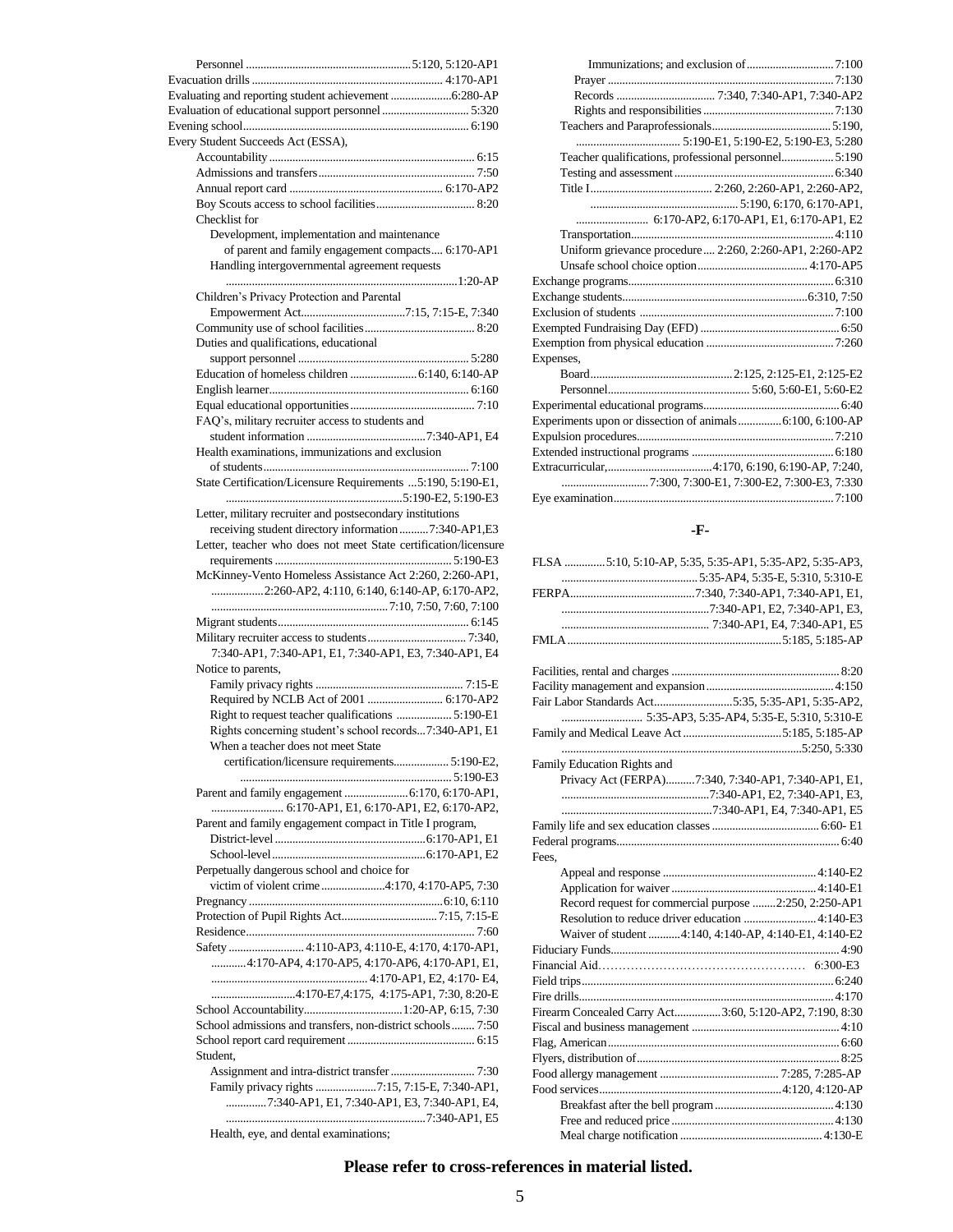| "Foundational Principles of Effective Governance"  2:130,      |  |
|----------------------------------------------------------------|--|
|                                                                |  |
| Fraud, waste, and abuse awareness program4:80-AP2              |  |
|                                                                |  |
| Freedom of Information Act (FOIA)2:110, 2:140-E, 2:200, 2:250, |  |
|                                                                |  |
|                                                                |  |
|                                                                |  |
|                                                                |  |
|                                                                |  |

# **-G-**

| General Personnel,                                          |
|-------------------------------------------------------------|
| Abused and neglected child reporting 5:90, 5:90-AP          |
|                                                             |
|                                                             |
|                                                             |
|                                                             |
|                                                             |
| Drug- and alcohol-free workplace; e-cigarette tobacco, and  |
|                                                             |
|                                                             |
|                                                             |
|                                                             |
| Ethics; conduct; conflict of interest5:120, 5:120-AP1       |
|                                                             |
| Fair Labor Standards Act,                                   |
|                                                             |
|                                                             |
|                                                             |
|                                                             |
|                                                             |
|                                                             |
|                                                             |
| Twelve-step compliance checklist5:35-AP4                    |
|                                                             |
|                                                             |
|                                                             |
|                                                             |
| Guidelines for investigating complaints  2:260-AP1,         |
|                                                             |
|                                                             |
|                                                             |
|                                                             |
|                                                             |
|                                                             |
|                                                             |
|                                                             |
| Nursing mothers, workplace accommodations 5:10, 5:10-AP,    |
|                                                             |
|                                                             |
| Personal technology and social media 5:125, 5:125-E         |
|                                                             |
|                                                             |
|                                                             |
|                                                             |
| Resolution to prohibit sexual harassment  5:20-E            |
|                                                             |
|                                                             |
|                                                             |
|                                                             |
|                                                             |
| Genetic Information Nondiscrimination Act (GINA)2:260, 5:10 |
| Genetic Information Protection Act (GIPA) 2:260, 5:10       |
|                                                             |
| Gifts,                                                      |

| State Officials and Employees Ethics Act 2:105, 5:120   |  |
|---------------------------------------------------------|--|
|                                                         |  |
| Goals 2000: Educate America                             |  |
|                                                         |  |
|                                                         |  |
| Environmental Tobacco/Pro-Child Act 7:190, 8:30         |  |
|                                                         |  |
|                                                         |  |
|                                                         |  |
|                                                         |  |
|                                                         |  |
| Goals and objectives,                                   |  |
|                                                         |  |
|                                                         |  |
|                                                         |  |
|                                                         |  |
|                                                         |  |
|                                                         |  |
| Governance,                                             |  |
|                                                         |  |
| Governmental Ethics Act2:40, 2:100, 5:20, 5:120         |  |
|                                                         |  |
| Graduation,                                             |  |
|                                                         |  |
|                                                         |  |
|                                                         |  |
|                                                         |  |
|                                                         |  |
|                                                         |  |
|                                                         |  |
|                                                         |  |
|                                                         |  |
|                                                         |  |
|                                                         |  |
| Grievance procedure 2:260, 2:260-AP1, 2:260-AP2         |  |
|                                                         |  |
|                                                         |  |
|                                                         |  |
| Guidance for board member communications  2:140-E       |  |
|                                                         |  |
| Guidelines for student distribution of non-school       |  |
| sponsored written material on school grounds  7:310-AP, |  |
|                                                         |  |
|                                                         |  |
|                                                         |  |

### **-H-**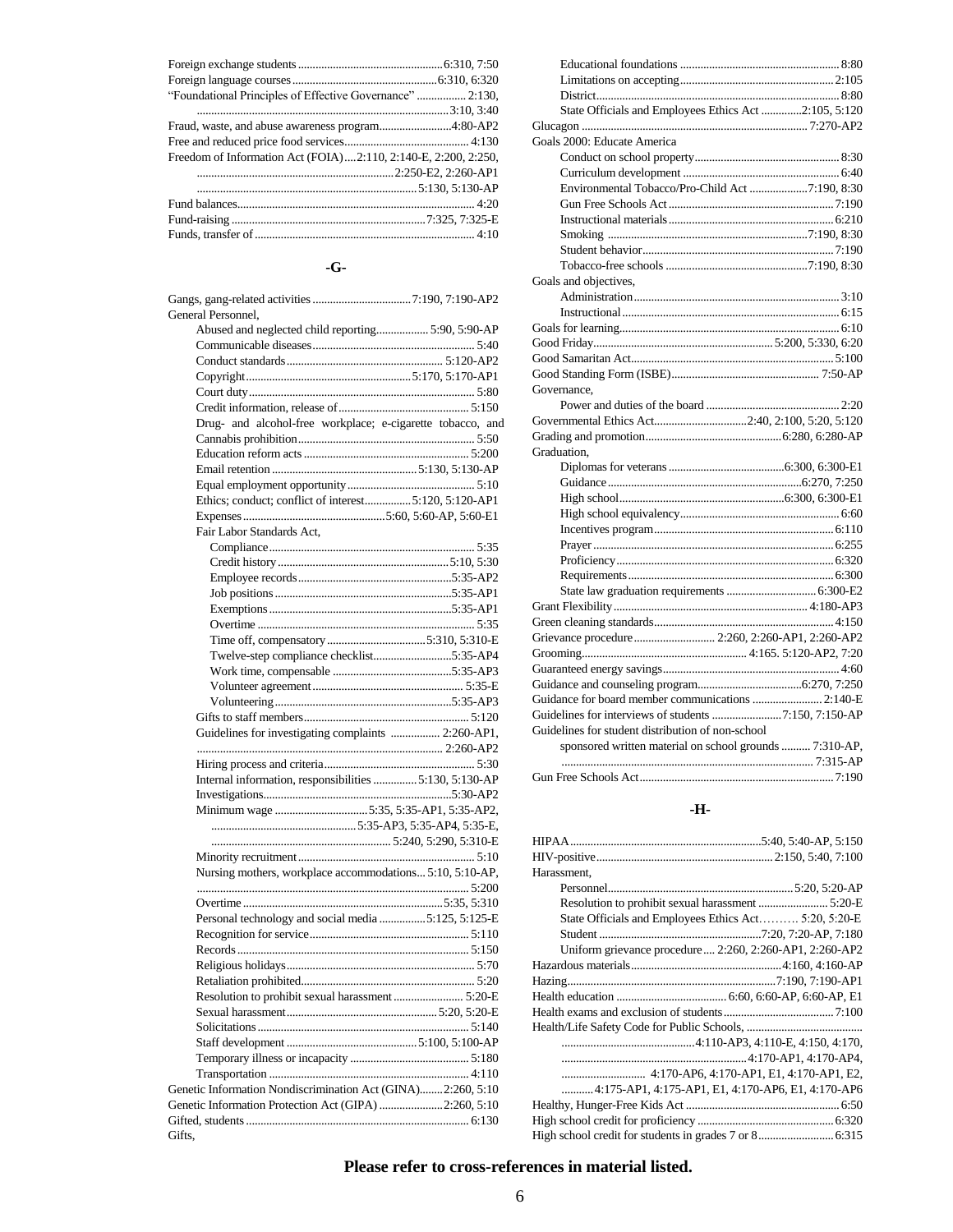| Holidays  2:20-E, 3:50, 5:185, 5:185-AP, 5:200, 5:250, 5:330, 6:20 |
|--------------------------------------------------------------------|
|                                                                    |
|                                                                    |
|                                                                    |
|                                                                    |
|                                                                    |
|                                                                    |
|                                                                    |
|                                                                    |
| School admission and transportation 4:110, 7:50, 7:60, 7:100       |
|                                                                    |

### **-I-**

| Identity protection 4:15, 4:15-AP1, 4:15-AP2, 4:15-E1, 4:15-E2  |  |
|-----------------------------------------------------------------|--|
|                                                                 |  |
| Illinois Green Government Coordinating Council 4:150            |  |
| Illinois Human Rights Act 2:240, 2:260, 2:260-AP1, 2:260-AP2,   |  |
| 4:60-AP3, 5:10, 5:20, 5:20-E, 5:30, 5:30-AP2, E1, 5:30-AP2, E2, |  |
| 5:50, 5:100 5:120, 5:120-AP1, 7:10, 7:10-AP1, 7:20              |  |
|                                                                 |  |
| Illinois Minimum Wage Law  2:200;5:35, 5:35-AP1, 5:35-AP2,      |  |
|                                                                 |  |
|                                                                 |  |
|                                                                 |  |
|                                                                 |  |
|                                                                 |  |
|                                                                 |  |
| Immigration,                                                    |  |
|                                                                 |  |
|                                                                 |  |
|                                                                 |  |
|                                                                 |  |
|                                                                 |  |
|                                                                 |  |
|                                                                 |  |
| Individualized Educational Program/Plan (IEP)4:190-AP2, E1,     |  |
|                                                                 |  |
|                                                                 |  |
| 7:190-E2, 7:250-AP2, 7:260, 7:280-AP, 7:285-AP                  |  |
| Individuals with Disabilities Education Act,                    |  |
|                                                                 |  |
|                                                                 |  |
|                                                                 |  |
|                                                                 |  |
|                                                                 |  |
| Influenza, pandemic4:180, 4:180-AP1, 4:180-AP2                  |  |
|                                                                 |  |
|                                                                 |  |
|                                                                 |  |
| Insufficient fund checks and debt recovery 4:45, 4:45-AP1,      |  |
|                                                                 |  |
| Insurance,                                                      |  |
|                                                                 |  |
|                                                                 |  |
|                                                                 |  |
|                                                                 |  |
|                                                                 |  |
|                                                                 |  |
|                                                                 |  |
|                                                                 |  |
|                                                                 |  |
|                                                                 |  |
|                                                                 |  |
| Internet, (see Electronic Networks)                             |  |
|                                                                 |  |
| Interviews,                                                     |  |
|                                                                 |  |

### **-J-**

| Juvenile delinquency adjudication notifications  4:175-AP1 |  |
|------------------------------------------------------------|--|

# **-K-**

Kindergarten.................................................................................... 6:30

# **-L-**

| Victims of Domestic or Sexual Violence5:250, 5:330 |  |
|----------------------------------------------------|--|
|                                                    |  |
|                                                    |  |
|                                                    |  |
|                                                    |  |
|                                                    |  |
|                                                    |  |

#### **-M-**

| Medication, administering of 7:270, 7:270-AP1, 7:270-E1, 7:270-E2 |  |
|-------------------------------------------------------------------|--|
|                                                                   |  |
|                                                                   |  |
|                                                                   |  |
| Methamphetamine Control and                                       |  |
|                                                                   |  |
|                                                                   |  |
|                                                                   |  |
| 7:340-AP1, 7:340-AP1, E1, 7:340-AP1, E3, 7:340-AP, E4             |  |
|                                                                   |  |
|                                                                   |  |
|                                                                   |  |
|                                                                   |  |
| 7:340-AP1, E1, 7:340-AP1, E3, 7:340-AP1, E4                       |  |
|                                                                   |  |
|                                                                   |  |
|                                                                   |  |
|                                                                   |  |
| Movable Soccer Goal Safety Act (Zach's Law) 4:170, 4:170-AP8      |  |
|                                                                   |  |
|                                                                   |  |

### **-N-**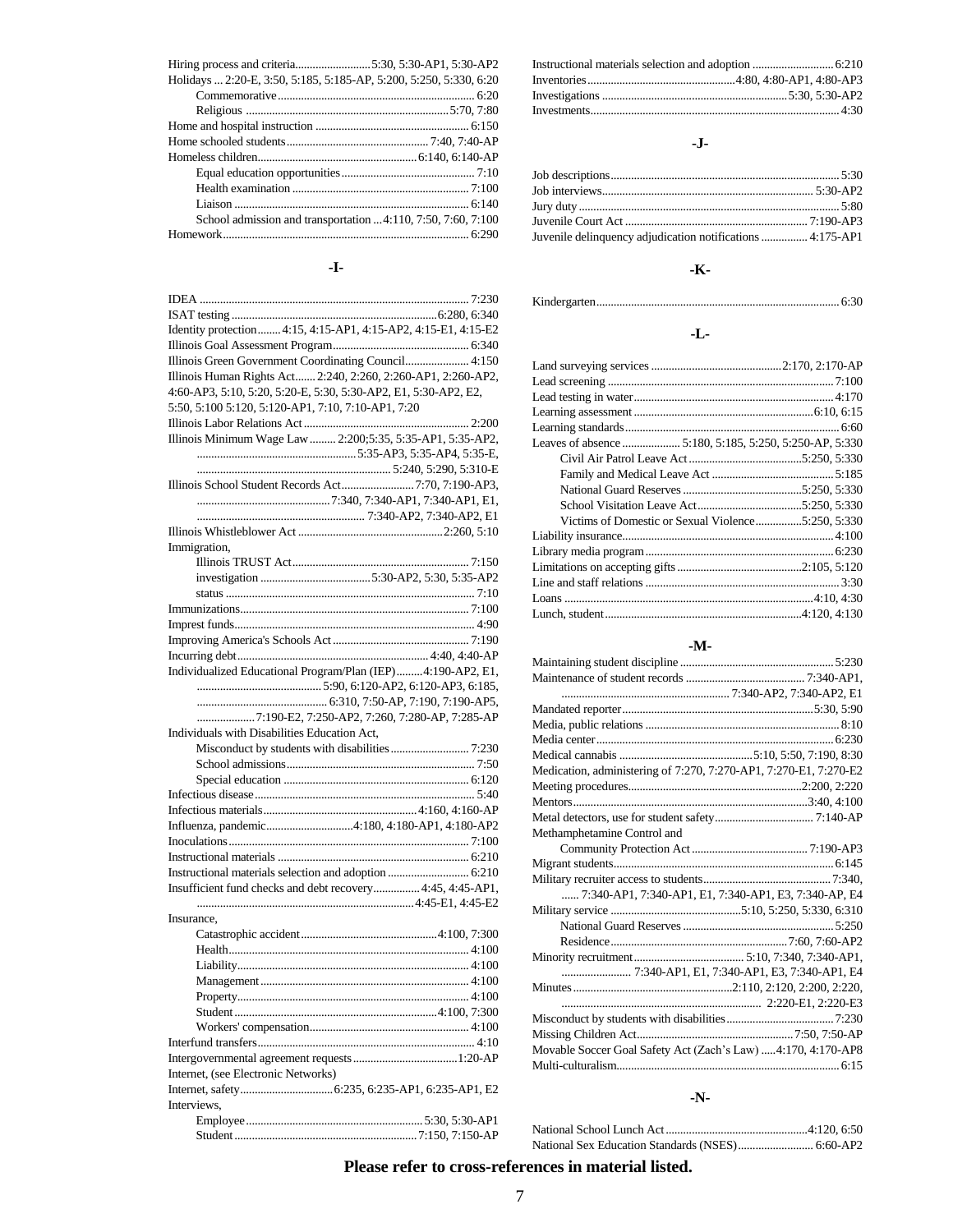| Non-certified employees (see Educational Support Personnel) |
|-------------------------------------------------------------|
|                                                             |
| Non-public school students, including parochial and         |
|                                                             |
|                                                             |
|                                                             |
| Notice to parents/guardians, regarding                      |
|                                                             |
| Family life and sex education classes  6:60-AP, E1          |
| Offender Community Notification Laws 5:260,                 |
|                                                             |
|                                                             |
|                                                             |
|                                                             |
|                                                             |
|                                                             |
|                                                             |
|                                                             |

### **-O-**

|                                                                | 4:175, 4:175-AP1, 4:175-AP1, E1, 4:170-E8, 5:260 |
|----------------------------------------------------------------|--------------------------------------------------|
| Open Meetings Act (OMA)2:200, 2:210, 2:140-E, 2:220, 4:170-AP1 |                                                  |
|                                                                |                                                  |
|                                                                |                                                  |
|                                                                |                                                  |
|                                                                |                                                  |
|                                                                |                                                  |
|                                                                |                                                  |
|                                                                |                                                  |
|                                                                |                                                  |
|                                                                |                                                  |
|                                                                |                                                  |

### **-P-**

| Pandemic preparedness 4:180, 4:180-AP1, 4:180-AP2               |
|-----------------------------------------------------------------|
|                                                                 |
| Paraprofessionals,                                              |
|                                                                 |
| Working in program supported                                    |
|                                                                 |
| Parent and family engagement,                                   |
|                                                                 |
| Electronic network access authorization 6:235-AP1, E1           |
|                                                                 |
|                                                                 |
|                                                                 |
|                                                                 |
|                                                                 |
| Parent/guardian access to classrooms or personnel  6:120-AP2,   |
|                                                                 |
|                                                                 |
|                                                                 |
|                                                                 |
|                                                                 |
|                                                                 |
|                                                                 |
| Performance Evaluation Reform Act (PERA) 2:120, 2:120-E2, 5:200 |
|                                                                 |
|                                                                 |
|                                                                 |
|                                                                 |
| Perpetually dangerous school4:170, 4:170-AP5, 7:30              |
|                                                                 |
| Personnel Record Review Act  2:250-AP1, 5:150-AP                |
|                                                                 |

| Photographs of students, consent to use 7:340-AP1, E2              |
|--------------------------------------------------------------------|
| Physical examinations,                                             |
|                                                                    |
|                                                                    |
|                                                                    |
| Physical Fitness Facility Medical Emergency                        |
|                                                                    |
|                                                                    |
|                                                                    |
| Plan for responding to a medical emergency at a                    |
|                                                                    |
|                                                                    |
|                                                                    |
|                                                                    |
|                                                                    |
|                                                                    |
|                                                                    |
|                                                                    |
|                                                                    |
|                                                                    |
|                                                                    |
|                                                                    |
|                                                                    |
|                                                                    |
| President, board (see Board president)                             |
| Pre-trip and post-trip inspection; bus driving comments  4:110-AP2 |
|                                                                    |
| Prevention of Tobacco Use by Persons under 21 Years of Age and     |
| Sale of and Distribution of Tobacco Products Act5:50               |
| Preventing bullying, intimidation, and harassment7:180             |
|                                                                    |
| Privacy rights,                                                    |
|                                                                    |
| Biometric information collection authorization                     |
|                                                                    |
|                                                                    |
|                                                                    |
|                                                                    |
|                                                                    |
| 7:190, 7:340, 7:340-AP1, 7:340-AP1, E1, 7:340-AP1, E2,             |
| 7:340-AP1, E3, 7:340-AP1, E4, 7:340-AP1, E5                        |
|                                                                    |
| Procurement of architectural, engineering, and land                |
|                                                                    |
| Procurement,                                                       |
|                                                                    |
| Federal and State award procedures 4:60-AP4                        |
|                                                                    |
| Professional Personnel.                                            |
|                                                                    |
| Certification 5:190, 5:190-E1, 5:190-E2, 5:190-E3                  |
|                                                                    |
|                                                                    |
|                                                                    |
|                                                                    |
| Teacher, who does not meet State                                   |
| certification/licensure requirements 5:190, 5:190-E1,              |
|                                                                    |
|                                                                    |
| Letter to teacher who does not meet State                          |
|                                                                    |
|                                                                    |
|                                                                    |
| Professional educator license 3:40, 3:50, 3:60                     |
|                                                                    |
|                                                                    |
|                                                                    |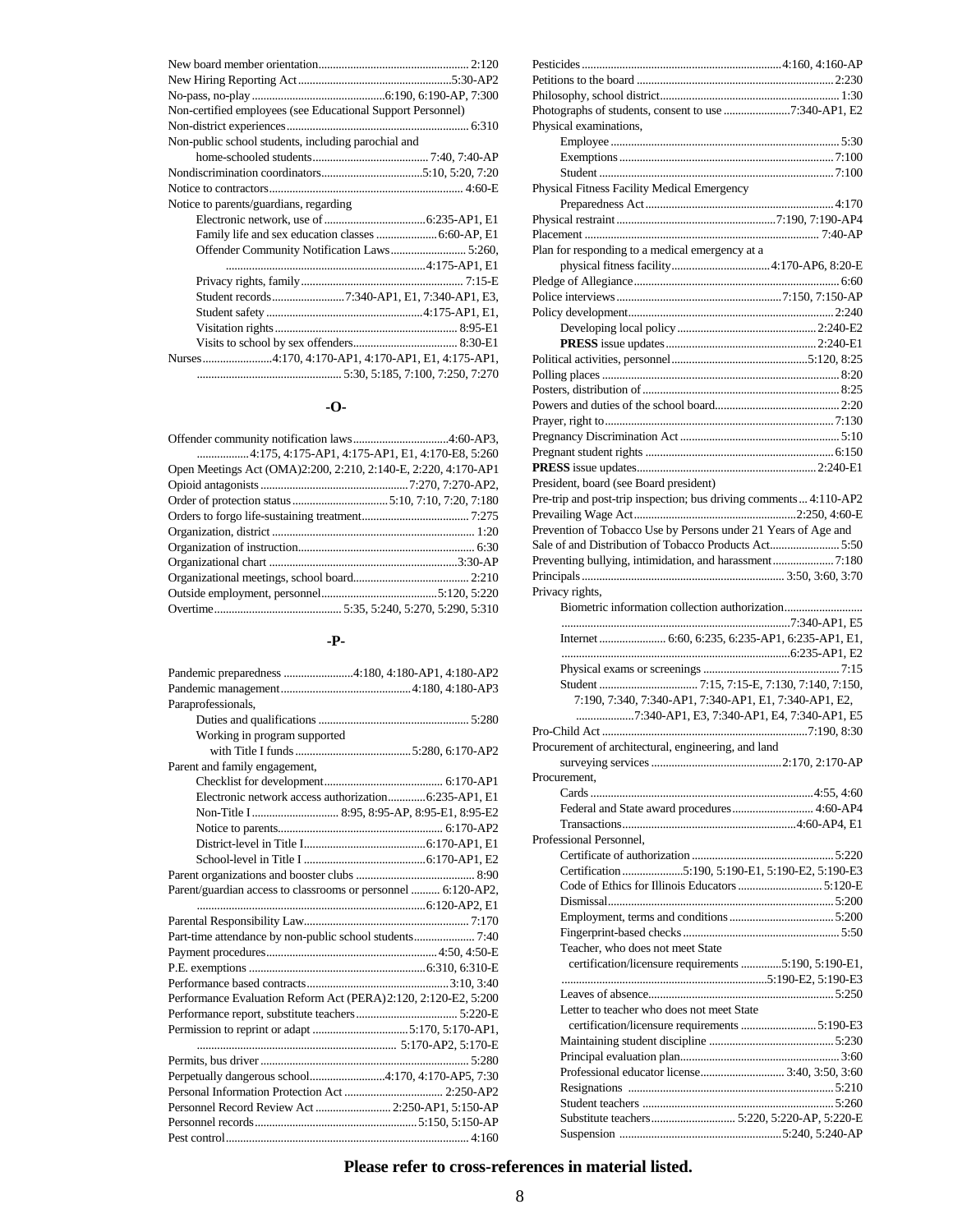| Proficiency testing. |
|----------------------|
|                      |
|                      |
|                      |
|                      |
|                      |
|                      |
|                      |
|                      |
|                      |
|                      |
|                      |
|                      |
|                      |

### **-Q-**

### **-R-**

| Random drug and alcohol testing,                                |  |
|-----------------------------------------------------------------|--|
|                                                                 |  |
|                                                                 |  |
|                                                                 |  |
|                                                                 |  |
|                                                                 |  |
|                                                                 |  |
| Records.                                                        |  |
|                                                                 |  |
|                                                                 |  |
| District  2:250, 2:250-AP, 2:250-E1, 2:250-E2,                  |  |
|                                                                 |  |
|                                                                 |  |
|                                                                 |  |
|                                                                 |  |
| Recurrent requester  2:250, 2:250-AP1, 2:250-E3                 |  |
|                                                                 |  |
| Student 7:70, 7:340, 7:340-AP1, 7:340-AP1, E1,                  |  |
|                                                                 |  |
| 7:340-AP1, E3, 7:340-AP1, E4, 7:340-AP1, E5,                    |  |
|                                                                 |  |
|                                                                 |  |
|                                                                 |  |
|                                                                 |  |
|                                                                 |  |
| Rehabilitation Act of 1973, Section 504,                        |  |
|                                                                 |  |
|                                                                 |  |
|                                                                 |  |
|                                                                 |  |
| Relations with other organizations and agencies  5:90-AP, 8:100 |  |
|                                                                 |  |
|                                                                 |  |
|                                                                 |  |
|                                                                 |  |
|                                                                 |  |
| Religious holidays,                                             |  |
|                                                                 |  |
|                                                                 |  |
|                                                                 |  |
|                                                                 |  |
|                                                                 |  |
|                                                                 |  |
|                                                                 |  |
|                                                                 |  |
|                                                                 |  |
|                                                                 |  |

# **-S-**

| 4:170-AP6, 4:170-AP8, 4:170-AP1, E1, 4:170-AP1, E2,      |
|----------------------------------------------------------|
| 4:175, 4:175-AP1, 4:175-AP1, E1, 4:170-AP6, E1           |
| Community resource persons                               |
|                                                          |
|                                                          |
|                                                          |
| National Terrorism Advisory System (NTAS) 4:170-AP4      |
| Pandemic influenza  4:180, 4:180-AP1, 4:180-AP2          |
|                                                          |
|                                                          |
|                                                          |
|                                                          |
|                                                          |
|                                                          |
|                                                          |
|                                                          |
|                                                          |
|                                                          |
|                                                          |
|                                                          |
|                                                          |
|                                                          |
| School Emergency Operations Plan (School EOP)  4:170-AP1 |
|                                                          |
|                                                          |
|                                                          |
| School Reform Act of 1997                                |
|                                                          |
|                                                          |
|                                                          |
| Performance-based contracts 3:10, 3:40, 3:60             |
|                                                          |
|                                                          |
|                                                          |
|                                                          |
|                                                          |
|                                                          |
|                                                          |
|                                                          |
|                                                          |
|                                                          |
|                                                          |
|                                                          |
|                                                          |
|                                                          |
|                                                          |
| School Visitation Rights Act 5:250, 5:250-AP, 5:330,     |
|                                                          |
|                                                          |
|                                                          |
| Secretary, Board                                         |
|                                                          |
|                                                          |
|                                                          |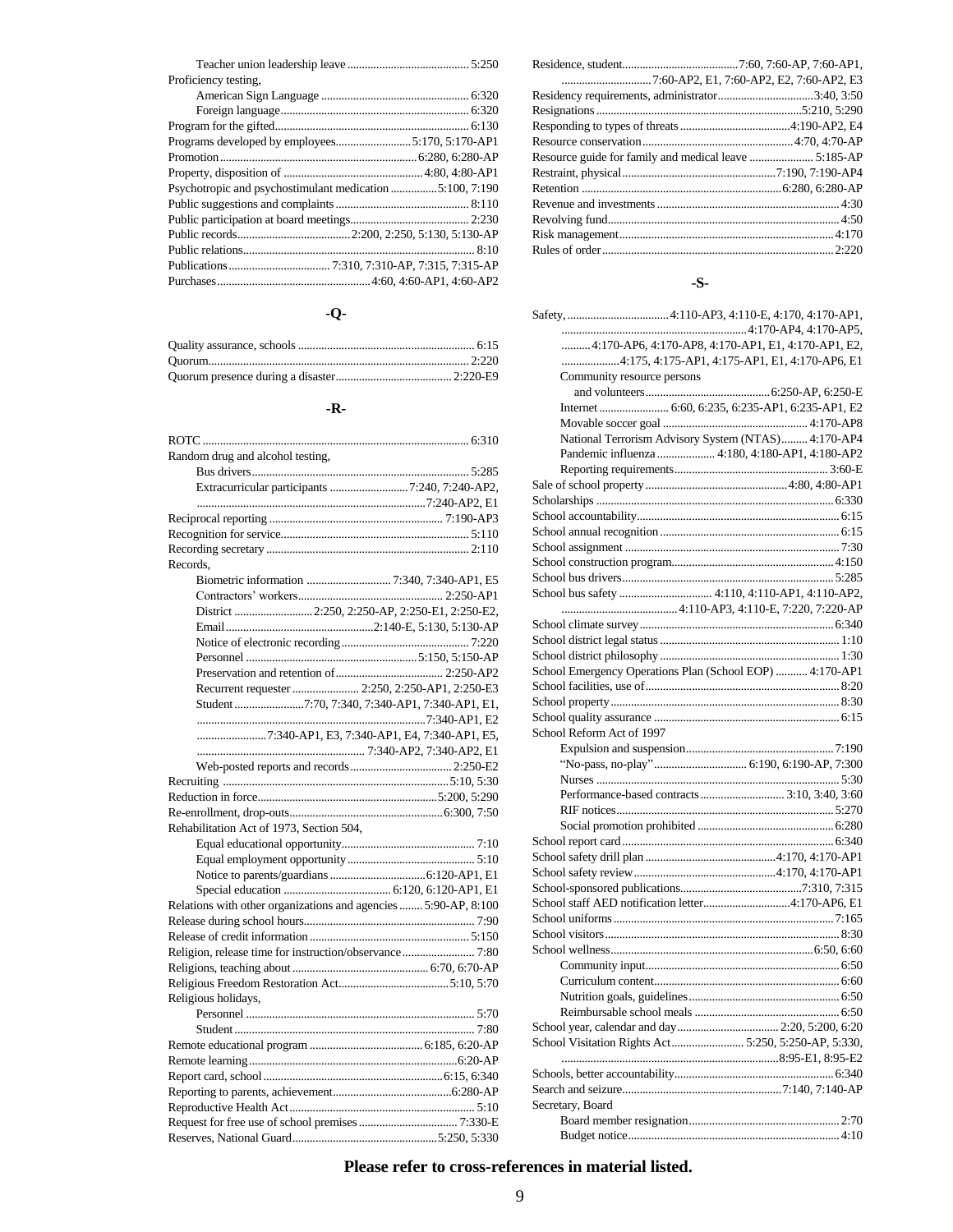|                    | Section 504 (see Rehabilitation Act of 1973)                     |  |
|--------------------|------------------------------------------------------------------|--|
|                    |                                                                  |  |
|                    |                                                                  |  |
|                    |                                                                  |  |
|                    | Sex education  6:60, 6:60-AP1, E1, 6:60-AP2. 6:60-AP3            |  |
|                    |                                                                  |  |
|                    | Sex offender request for permission visit school                 |  |
|                    |                                                                  |  |
|                    | Sex Offender and Child Murderer Community Notification Act,      |  |
|                    |                                                                  |  |
|                    | Sexting4:170-AP2, E4, 7:190, 7:190-AP5, 7:190-AP6,               |  |
|                    |                                                                  |  |
|                    |                                                                  |  |
| Sexual harassment. |                                                                  |  |
|                    |                                                                  |  |
|                    |                                                                  |  |
|                    |                                                                  |  |
|                    |                                                                  |  |
|                    |                                                                  |  |
|                    |                                                                  |  |
|                    |                                                                  |  |
|                    |                                                                  |  |
|                    |                                                                  |  |
|                    |                                                                  |  |
|                    |                                                                  |  |
|                    |                                                                  |  |
|                    |                                                                  |  |
|                    |                                                                  |  |
|                    |                                                                  |  |
|                    | Staff authorization for electronic network access  6:235-AP1, E2 |  |
|                    |                                                                  |  |
|                    |                                                                  |  |
|                    |                                                                  |  |
|                    |                                                                  |  |
|                    | Statement of Economic Interests 2:100, 5:120, 5:120-AP1          |  |
| Student.           |                                                                  |  |
|                    |                                                                  |  |
|                    |                                                                  |  |
|                    |                                                                  |  |
|                    |                                                                  |  |
|                    | Admissions/transfers to/from non-district schools 7:50,          |  |
|                    |                                                                  |  |
|                    |                                                                  |  |
|                    |                                                                  |  |
|                    |                                                                  |  |
|                    |                                                                  |  |
|                    |                                                                  |  |
|                    |                                                                  |  |
|                    | Authorization for electronic network access  6:235-AP1, E1       |  |
|                    | Biking and walking safety education, resources  6:60-AP, E2      |  |
|                    | Bring your own technology (BYOT) program 6:220,                  |  |
|                    |                                                                  |  |
|                    |                                                                  |  |
|                    |                                                                  |  |
|                    |                                                                  |  |
|                    | Concussions and head injuries  5:100, 7:300-E1, 7:305,           |  |
|                    |                                                                  |  |
|                    |                                                                  |  |

|                                                                | Distribution of publications 7:310, 7:310-AP, 7:315, 7:315-AP |
|----------------------------------------------------------------|---------------------------------------------------------------|
|                                                                |                                                               |
|                                                                |                                                               |
|                                                                |                                                               |
|                                                                |                                                               |
| Enrolled in family life and sex education classes  6:60-AP, E1 |                                                               |
|                                                                |                                                               |
|                                                                |                                                               |
|                                                                |                                                               |
| Fee waiver4:140, 4:140-AP, 4:140-E1, 4:140-E2                  |                                                               |
|                                                                |                                                               |
|                                                                |                                                               |
|                                                                |                                                               |
|                                                                |                                                               |
|                                                                |                                                               |
|                                                                |                                                               |
| Health, eye, and dental exams; immunizations;                  |                                                               |
|                                                                |                                                               |
| Medications, administering 7:270, 7:270-AP1, 7:270-E1,         |                                                               |
| 7:270-E2                                                       |                                                               |
|                                                                |                                                               |
|                                                                |                                                               |
|                                                                |                                                               |
|                                                                |                                                               |
|                                                                |                                                               |
| Parent/guardian access to classrooms or personnel              |                                                               |
|                                                                |                                                               |
|                                                                |                                                               |
|                                                                |                                                               |
|                                                                |                                                               |
|                                                                |                                                               |
|                                                                |                                                               |
|                                                                |                                                               |
|                                                                |                                                               |
|                                                                |                                                               |
|                                                                |                                                               |
|                                                                | 7:340-AP1, E3, 7:340-AP1, E4, 7:340-AP1, E5,                  |
|                                                                |                                                               |
|                                                                |                                                               |
|                                                                |                                                               |
|                                                                |                                                               |
|                                                                |                                                               |
|                                                                |                                                               |
|                                                                | 7:60-AP2, E1, 7:60-AP2, E2, 7:60-AP2, E3                      |
|                                                                |                                                               |
|                                                                |                                                               |
|                                                                |                                                               |
| Special education required notice and consent forms            |                                                               |
|                                                                |                                                               |
|                                                                |                                                               |
|                                                                |                                                               |
|                                                                |                                                               |
|                                                                |                                                               |
| Transcript, academic removal request7:340-AP1, E1              |                                                               |
|                                                                |                                                               |
|                                                                |                                                               |
|                                                                |                                                               |
| Student Behavior.                                              |                                                               |
|                                                                |                                                               |
|                                                                |                                                               |
|                                                                |                                                               |
|                                                                |                                                               |
|                                                                |                                                               |
|                                                                |                                                               |
| 7:180-AP1, E3, 7:180-AP1, E4, 7:180-AP1, E5,                   |                                                               |
|                                                                |                                                               |
|                                                                |                                                               |
|                                                                |                                                               |
|                                                                |                                                               |
|                                                                |                                                               |
|                                                                |                                                               |
|                                                                |                                                               |
|                                                                |                                                               |
|                                                                |                                                               |
|                                                                |                                                               |
|                                                                |                                                               |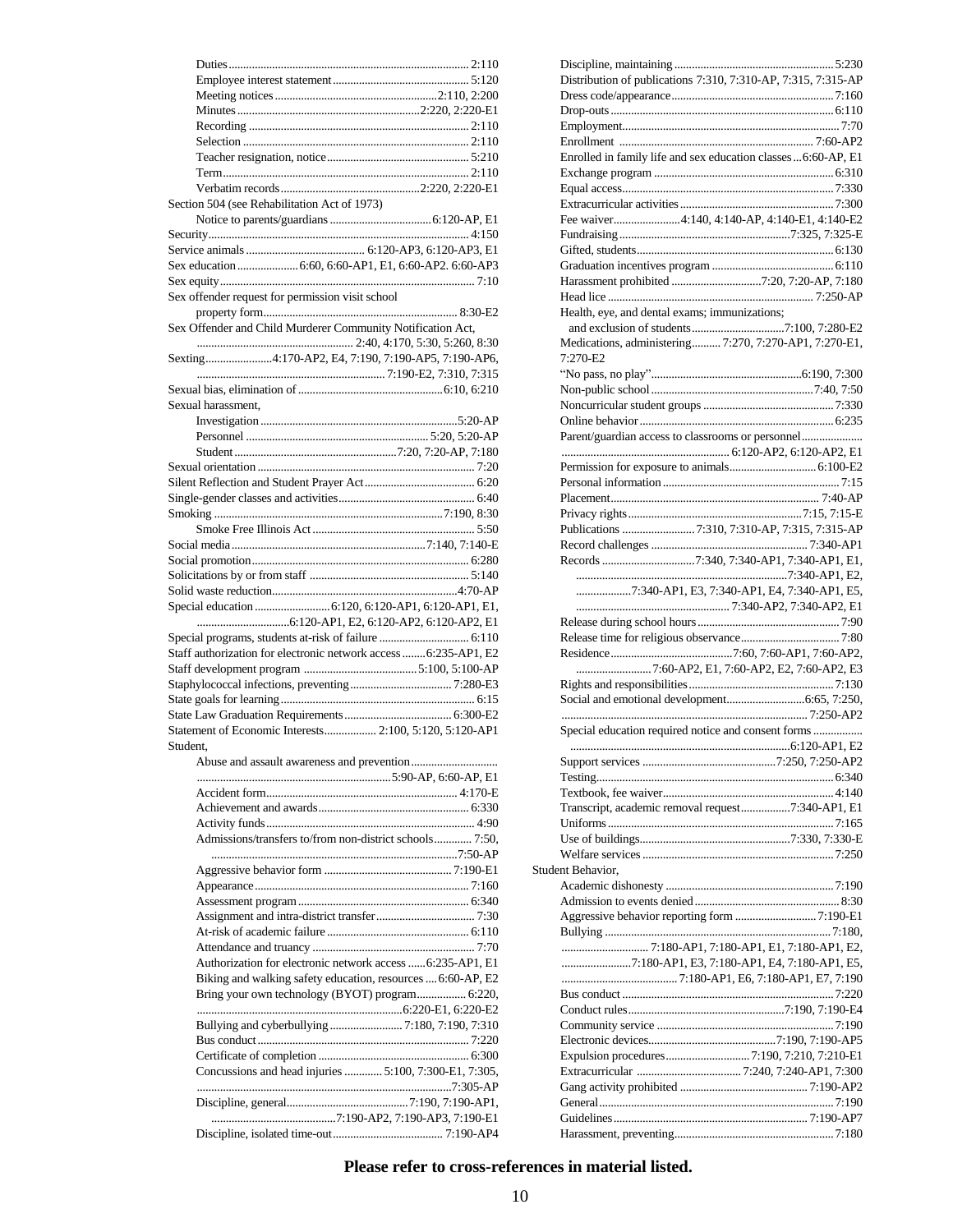| Memorandum of Understanding (MOU) 7:190-E3               |
|----------------------------------------------------------|
|                                                          |
|                                                          |
|                                                          |
|                                                          |
|                                                          |
| Reciprocal reporting of criminal offenses 7:190-AP3      |
| Re-engagement of returning students  7:190, 7:190-AP8    |
|                                                          |
| Sexting4:170-AP2, E4, 7:190, 7:190-AP5, 7:190-AP6,       |
|                                                          |
|                                                          |
| 7:345, 7:345-AP, 7345-AP, E1, 7:345-AP, E2, 7:345-AP-E3  |
|                                                          |
|                                                          |
|                                                          |
|                                                          |
|                                                          |
|                                                          |
|                                                          |
|                                                          |
|                                                          |
| Video recording and live video transmission 5:30, 7:190  |
|                                                          |
|                                                          |
| Use of Educational Technologies7:345, 7:345-AP           |
| Student Covered Information Reporting Form 7345-AP, E1   |
| Notice to parents about operators7:345-AP, E2            |
| Notification letter for student data breach 7:345-AP, E3 |
| Student handbook.                                        |
| Biometric information 7:340, 7:340-AP1, 7:340-AP1, E5    |
|                                                          |
|                                                          |
|                                                          |
|                                                          |
|                                                          |
|                                                          |
|                                                          |
|                                                          |
|                                                          |
|                                                          |
| 7:340-AP1, E3, 7:340-AP1, E4, 7:340-AP1, E5,             |
|                                                          |
|                                                          |
|                                                          |
|                                                          |
| Students with disabilities,                              |
|                                                          |
|                                                          |
|                                                          |
|                                                          |
|                                                          |
|                                                          |
| Superintendent,                                          |
|                                                          |
|                                                          |
|                                                          |
|                                                          |
|                                                          |
|                                                          |
|                                                          |
|                                                          |

| Suspension, |
|-------------|
|             |
|             |

| -т. |  |  |
|-----|--|--|

| Targeted School Violence Prevention,                          |
|---------------------------------------------------------------|
|                                                               |
|                                                               |
|                                                               |
|                                                               |
| Teacher aides (see Educational Support Personnel)  5:280      |
| Teachers, (see Professional Personnel)                        |
|                                                               |
|                                                               |
| Technology, bring your own (BYOT) program 6:220,              |
|                                                               |
|                                                               |
|                                                               |
|                                                               |
|                                                               |
|                                                               |
| Third party non-instructional contracts 4:60, 4:60-AP2        |
| <b>Threat Assessment</b>                                      |
| Case Management Strategies4:190-AP2, E5,                      |
|                                                               |
| Education                                                     |
| Key Areas and Questions; Examples 4:190-AP2, E3               |
| Team Procedures and Guidelines  4:190-AP2                     |
| Principles of Threat Assessment4:190-AP2, E1                  |
|                                                               |
| Title I Programs,                                             |
| Advisory committee                                            |
|                                                               |
|                                                               |
| Grievance procedure  2:260, 2:260-AP1, 2:260-AP2              |
|                                                               |
|                                                               |
| Title VI of the Civil Rights Act 2:260, 5:10, 5:50, 7:190-AP7 |
| Title VII of the Civil Rights Act 2:260, 5:10, 5:20, 5:250    |
| Title IX of the Education Amendments 2:260, 2:260-AP1,        |
|                                                               |
|                                                               |
|                                                               |
|                                                               |
|                                                               |
| Transfers to and from non-district schools  7:50, 7:50-AP     |
|                                                               |
| Pre-trip and post-trip inspection; bus driving comments       |
|                                                               |
| School bus post-accident checklist 4:110-AP1                  |
| Treasurer, board                                              |
|                                                               |
|                                                               |
|                                                               |
|                                                               |
|                                                               |
|                                                               |
|                                                               |
| Tuberculosis, screening requirements for students  7:50       |
|                                                               |

### **-U-**

| Undesignated medication, |  |
|--------------------------|--|
|                          |  |
|                          |  |
|                          |  |